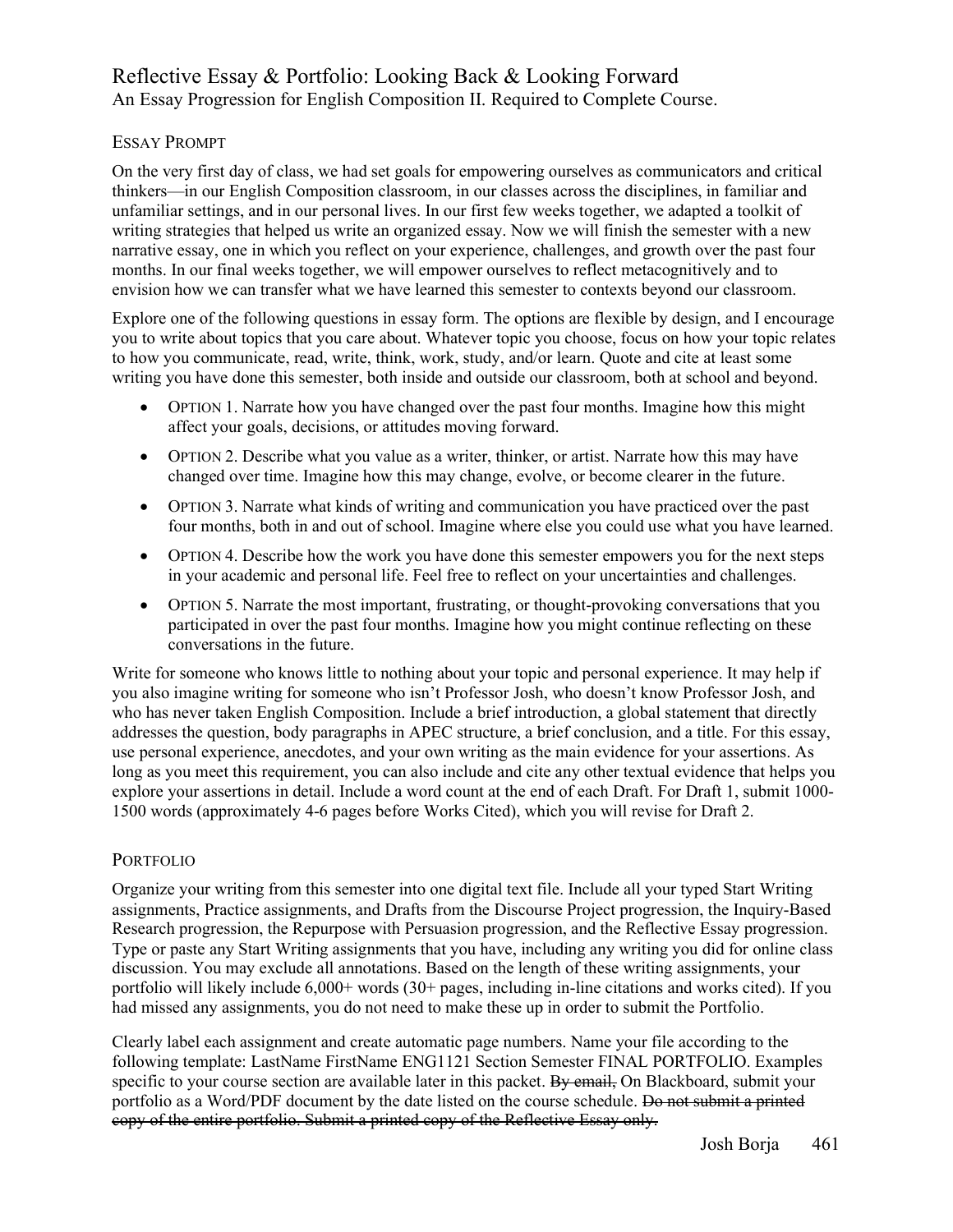# Reflective Essay & Portfolio: Looking Back & Looking Forward An Essay Progression for English Composition II



#### **OVERVIEW**

For the Reflective Essay, you will reflect on your own writing from this semester. Through a progression of practice assignments and drafts, you will submit a final draft of 1000-1500 words (approximately 4-6 pages before Works Cited) in any varieties of English that you choose.

For the Portfolio, you will organize and resubmit all of your typed Start Writing assignments, Practice assignments, and Drafts as a single electronic file. Based on the length of these writing assignments, your portfolio will include at least 6,000 words (at least 30 pages, including in-line citations and works cited).

### WHAT'S THE POINT OF A PRACTICE ASSIGNMENT?

Each Practice is a take-home writing assignment that builds toward and can be used to construct Draft 1. For example, Practice 1 asks you to write a few sentences that closely read a specific text, while Practice 3 asks you to expand your previous assignments into a few paragraphs. In this way, the Practice assignments are neither whole drafts nor isolated assignments. They begin a guided path through the writing process. Instead of simply telling you to submit a Compare  $\&$ Contrast Essay one month from now, I've broken down the writing process into smaller actionable steps so that you can exchange feedback with me and with your peers along the way.

## WHAT'S THE POINT OF A DRAFT?

Each Draft is a writing assignment in which you make a full attempt at the essay. However, a single attempt will rarely be enough to create a strong piece of writing. The writing process, put simply, is an ongoing cycle of three modes: Generating New Writing, Revising, and Editing. Especially in the first two modes, you practice strategies for creativity, critical thinking, reading, writing, and discussing. A single Draft would provide you with a platform to engage intensely with these strategies. But each subsequent Draft offers you space to get some strategic distance from what you've written, workshop your draft with real readers, approach your ideas and writing with a fresh perspective, and then make major changes. From one Draft to the next, your goal is to continue generating new writing and to revise at least one-third of what you had written. In this sense, revision is *re-envisioning* what you had first submitted. As you approach the final Draft, you can then dramatically shift your focus from generating new writing and revising to editing.

To help you jumpstart revision and editing, I provide feedback as outlined below, I reserve office hours to discuss with you individually and in small groups, and I coordinate peer reviews for you to exchange feedback with peers, who themselves are in the middle of the writing process.